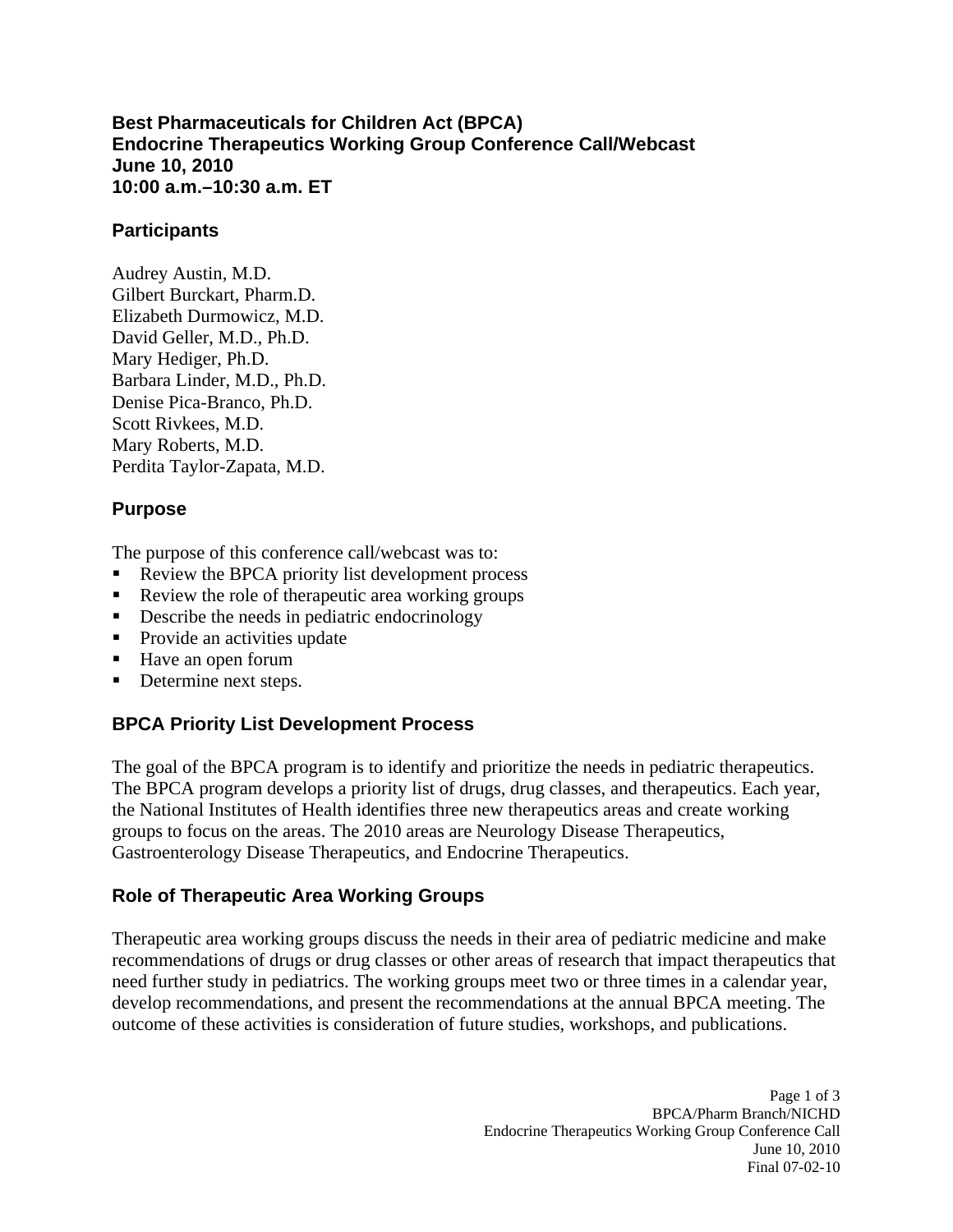### **Needs in Pediatric Endocrinology**

At the November 2009 annual BPCA meeting, Dr. Rivkees presented the following pediatric endocrinology needs:

- $\blacksquare$ Define incidence/prevalence of disorders
- Define treatment practices
- Define off-label treatment practices
- Define complications of therapy
- **Postmarketing drug surveillance.**

During the working group's April conference call/webcast, the following pediatric endocrinology needs were identified:

- **Lack of convenient dosage forms for endocrine drugs for children (for example, thyroid** hormones and hydrocortisone)
- . Mining existing data to give insight into safety of drugs
- **Shortages of pediatric endocrine therapeutics (for example, short supply of drugs such as** diazoxide)
- **Concern for aggressive off-label marketing by some pharmaceutical companies**
- Working group as a forum to disseminate information to the scientific community about what is known and not known, what is approved, and so on
- **•** Drug study considerations (for example, use of aromatase inhibitors, which are not approved to augment height, but are widely used).

# **Activities Update**

In response to the working group's recommendations to begin identifying major diagnoses of endocrine disorders and medications, the Ingenix United Health Group Analytic Platform Database was searched for use of endocrine-related drugs. This is a large claims database, which includes inpatient, pharmacy, and physician claims for about 20 million people—about 4.5 million of which are children (<18 years). For 4-year pharmacy coverage, there are 1.5 million children. The database is not nationally representative and does not include Medicaid patients.

The initial search used National Drug Codes—not ICD-9 codes—to determine which drugs classes were being prescribed for pediatric endocrine disorders. The most prevalent were:

- . Glucocorticoids
- Contraceptive hormones
- **Insulin**
- **Glucagon**
- Contraceptive implants/injections/systems
- **Vasopressin derivatives**
- $\blacksquare$ Thyroid hormones and analogues.

There is a BPCA initiative to partner with pharmaceutical companies to develop new pediatric drug formulations. The initiatives for baclofen and hydroxyurea were not as successful as expected. The NIH is still exploring ways to identify partners to help develop new formulations.

> Page 2 of 3 BPCA/Pharm Branch/NICHD Endocrine Therapeutics Working Group Conference Call June 10, 2010 Final 07-02-10